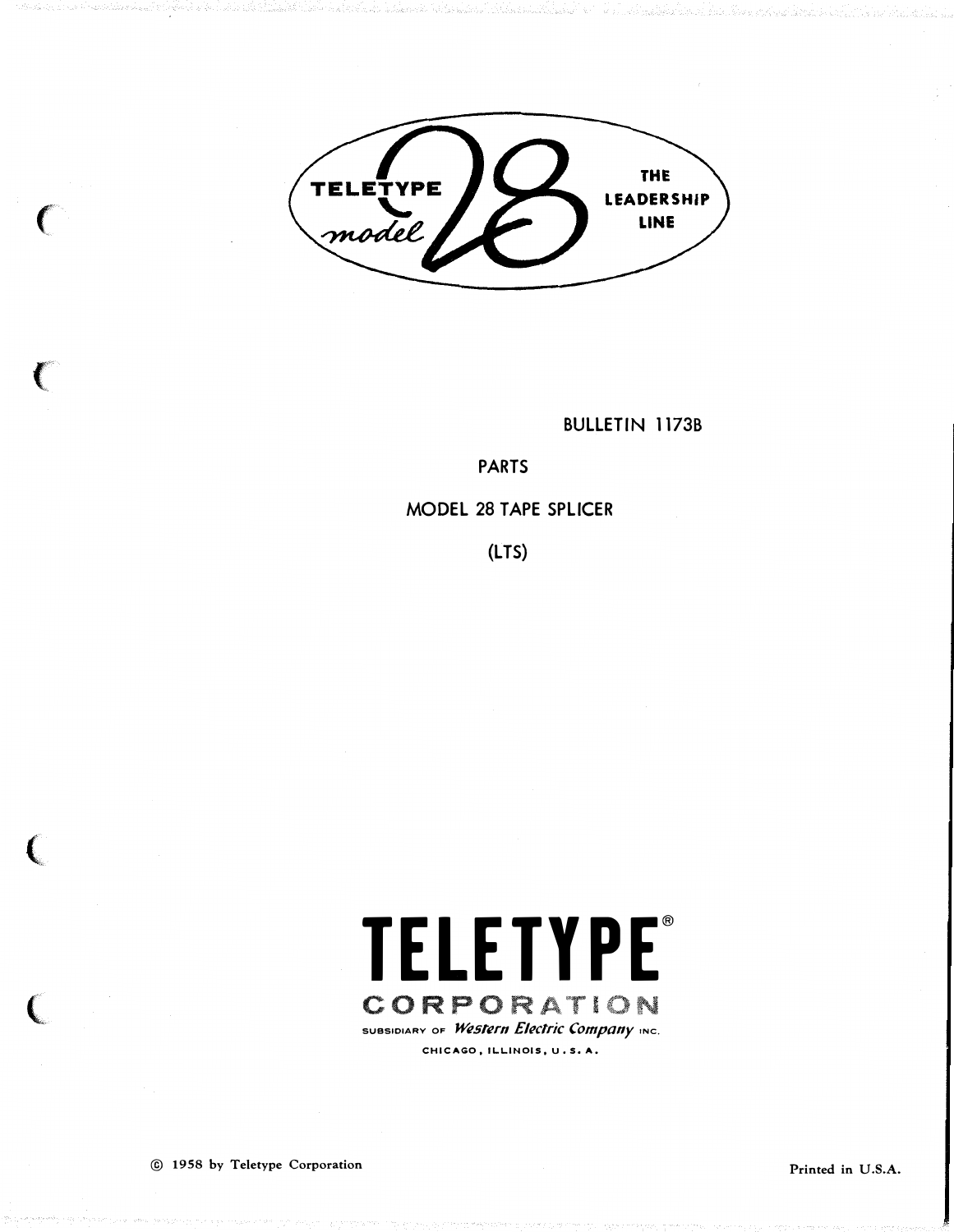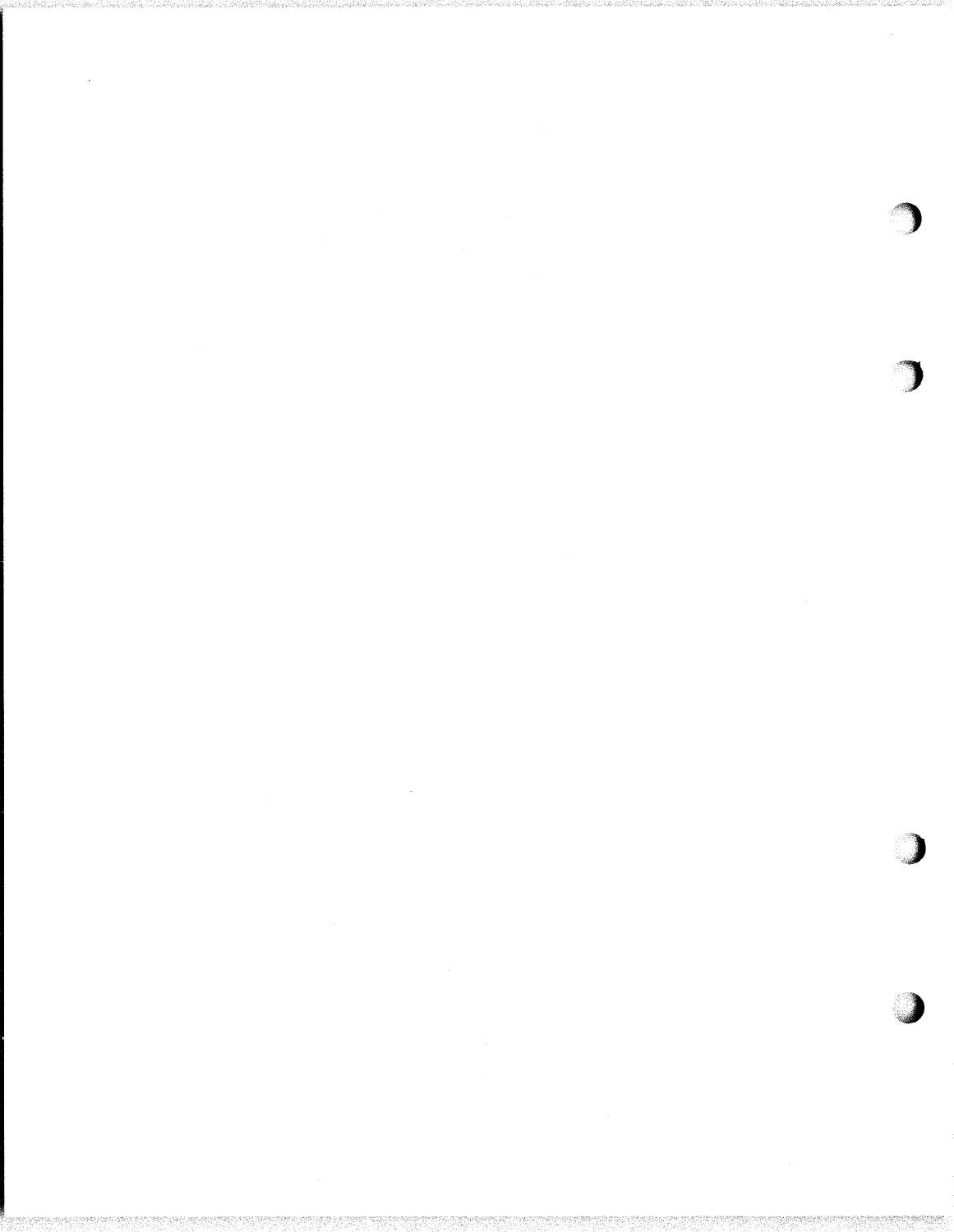# LIST OF EFFECTIVE PAGES

## MAY, 1958

| <b>PAGE</b><br><b>NUMBER</b> | <b>CHANGE</b><br>IN EFFECT |
|------------------------------|----------------------------|
| $A - B$                      | <b>CHANGE I</b>            |
| $1 - 10$                     | <b>CHANGE</b>              |

The above list indicates the effective pages as of the date of issue. Upon receipt of Change Pages, insert them numerically and discard the superseded pages.

A

11738

**CONTRACTOR**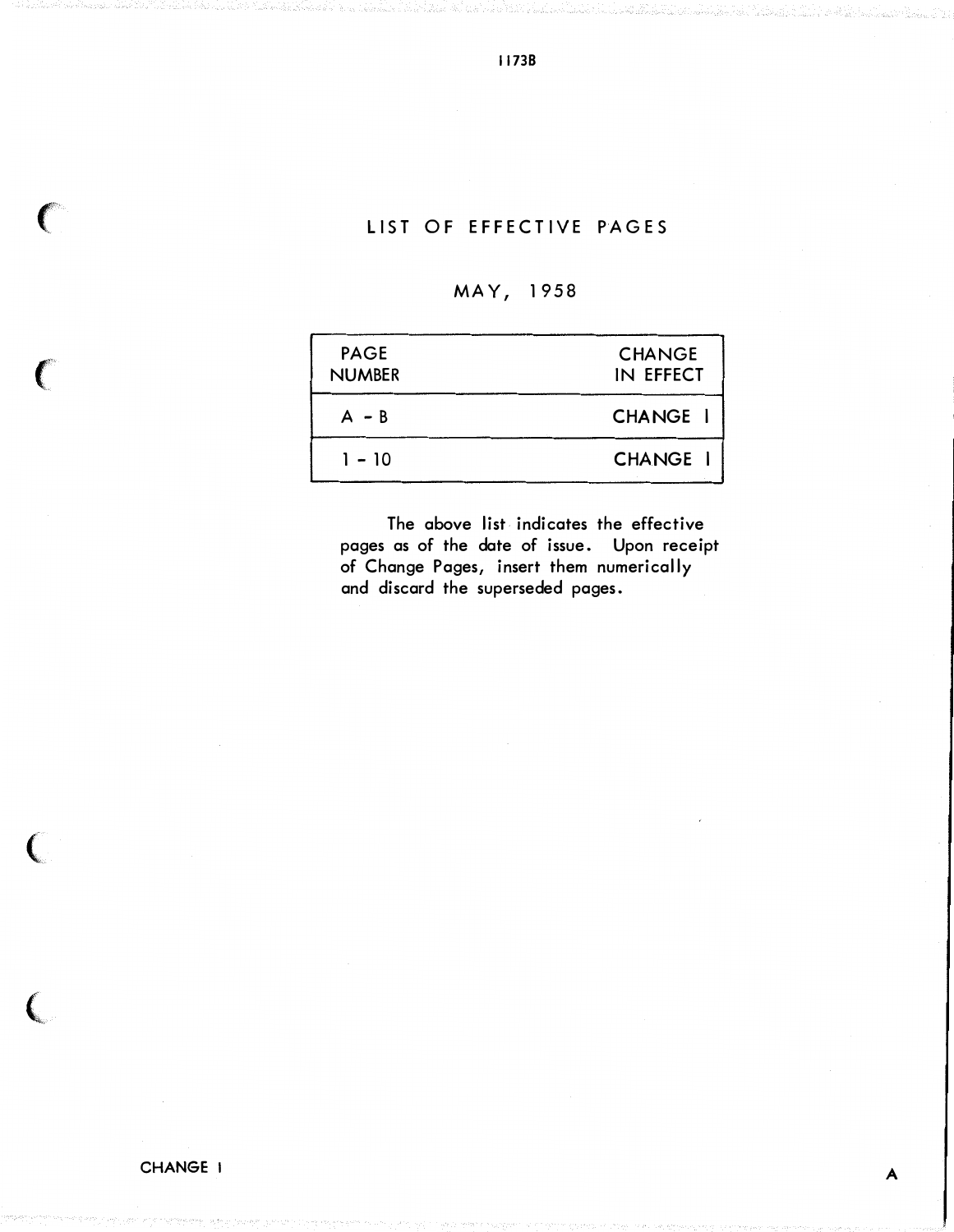#### TABLE OF CONTENTS

| Figure<br>Number | Title | Page<br>Number |  |
|------------------|-------|----------------|--|
|                  |       |                |  |
| $\mathcal{P}$    |       |                |  |
| 3                |       |                |  |
|                  |       |                |  |
|                  |       |                |  |

BELL SYSTEM

WHEN ORDERING PARTS FROM THIS BULLETIN, PREFIX EACH NUMBER WITH THE LETTERS TP.

 $\big)$ 

)

 $\, \,$ 

J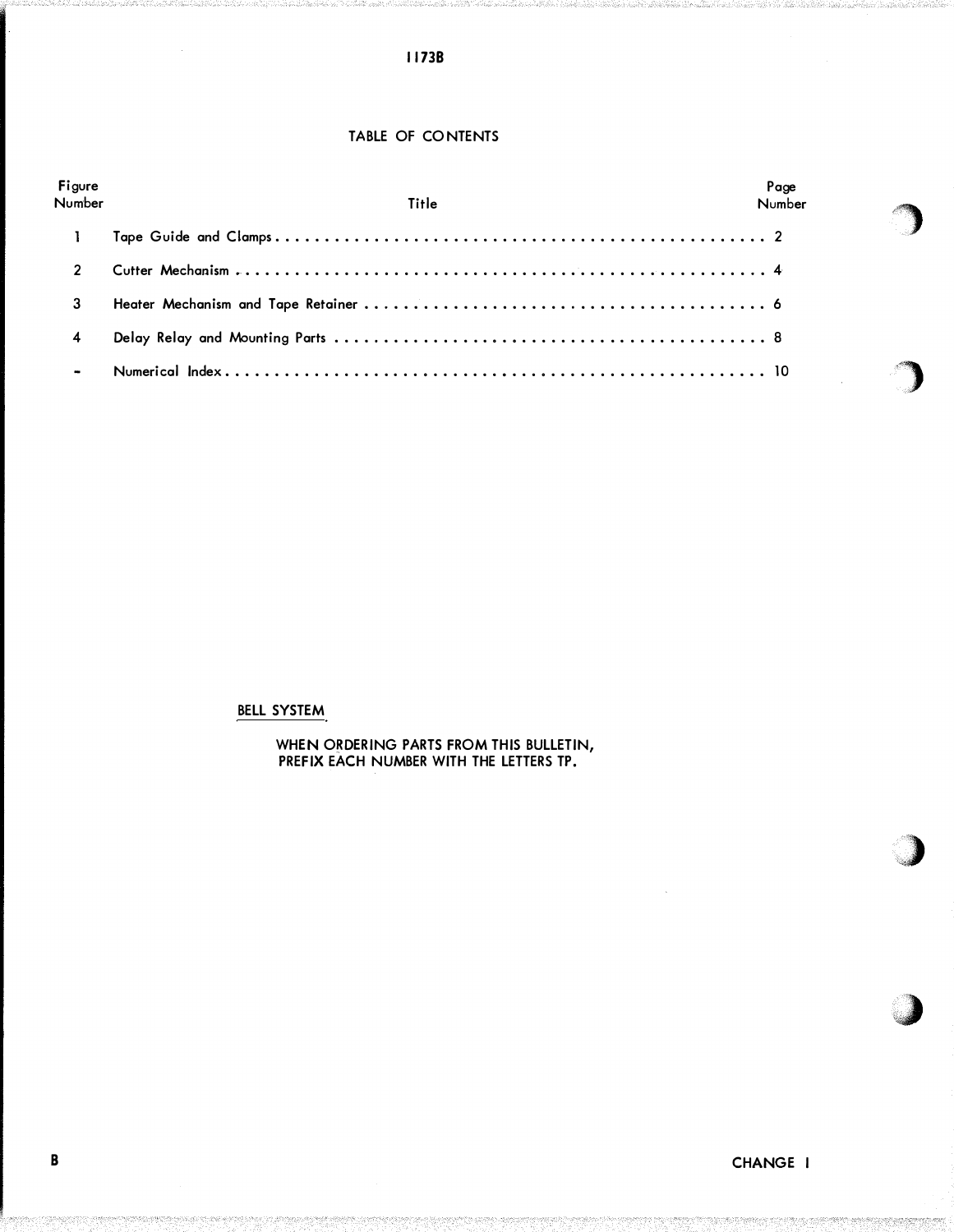

MODEL 28 TAPE SPLICER (LTS) (Bell System 28A)

 $\overline{1}$ 

 $\big($ 

 $\overline{C}$ 

 $\overline{C}$ 

 $\overline{C}$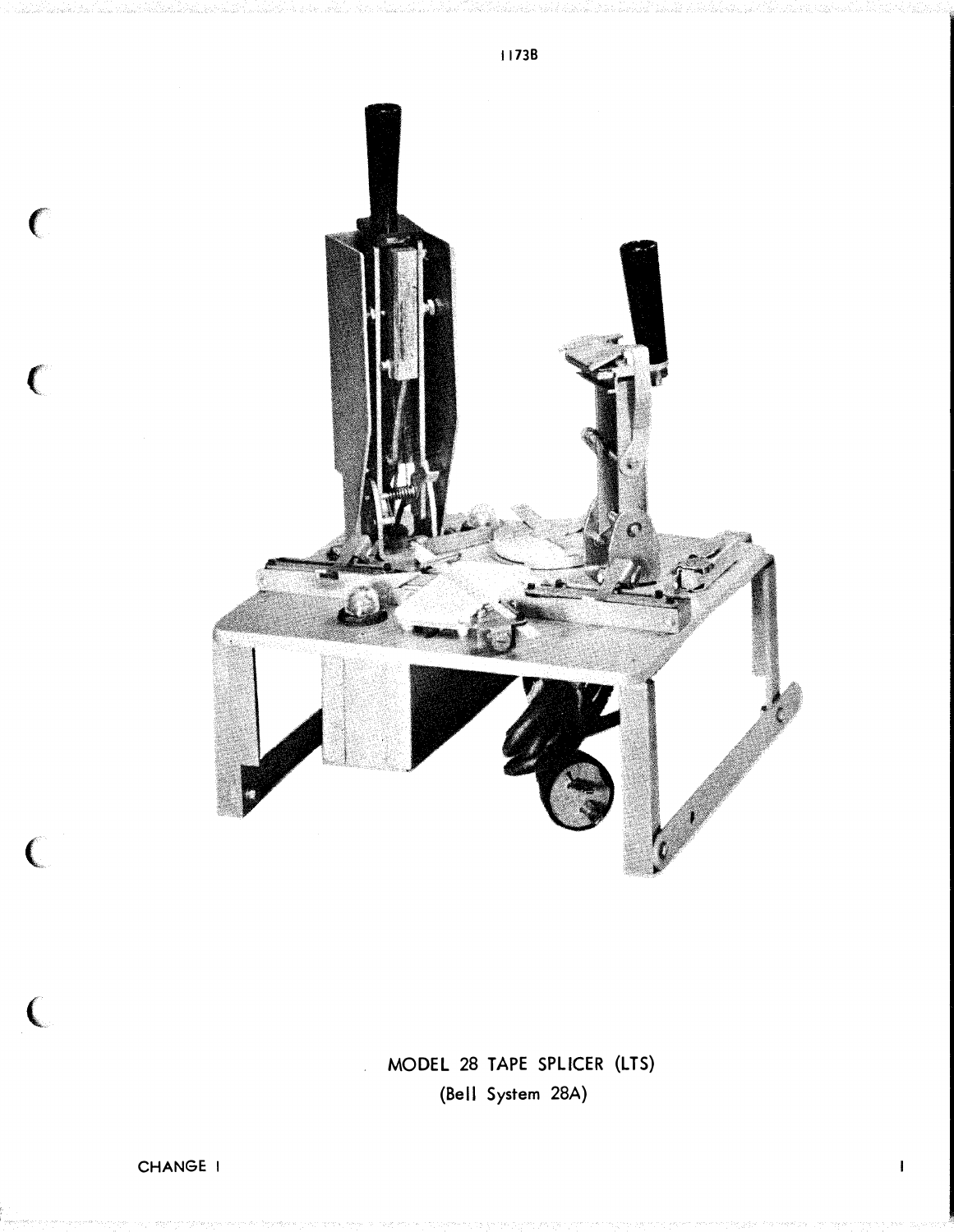

CHANGE I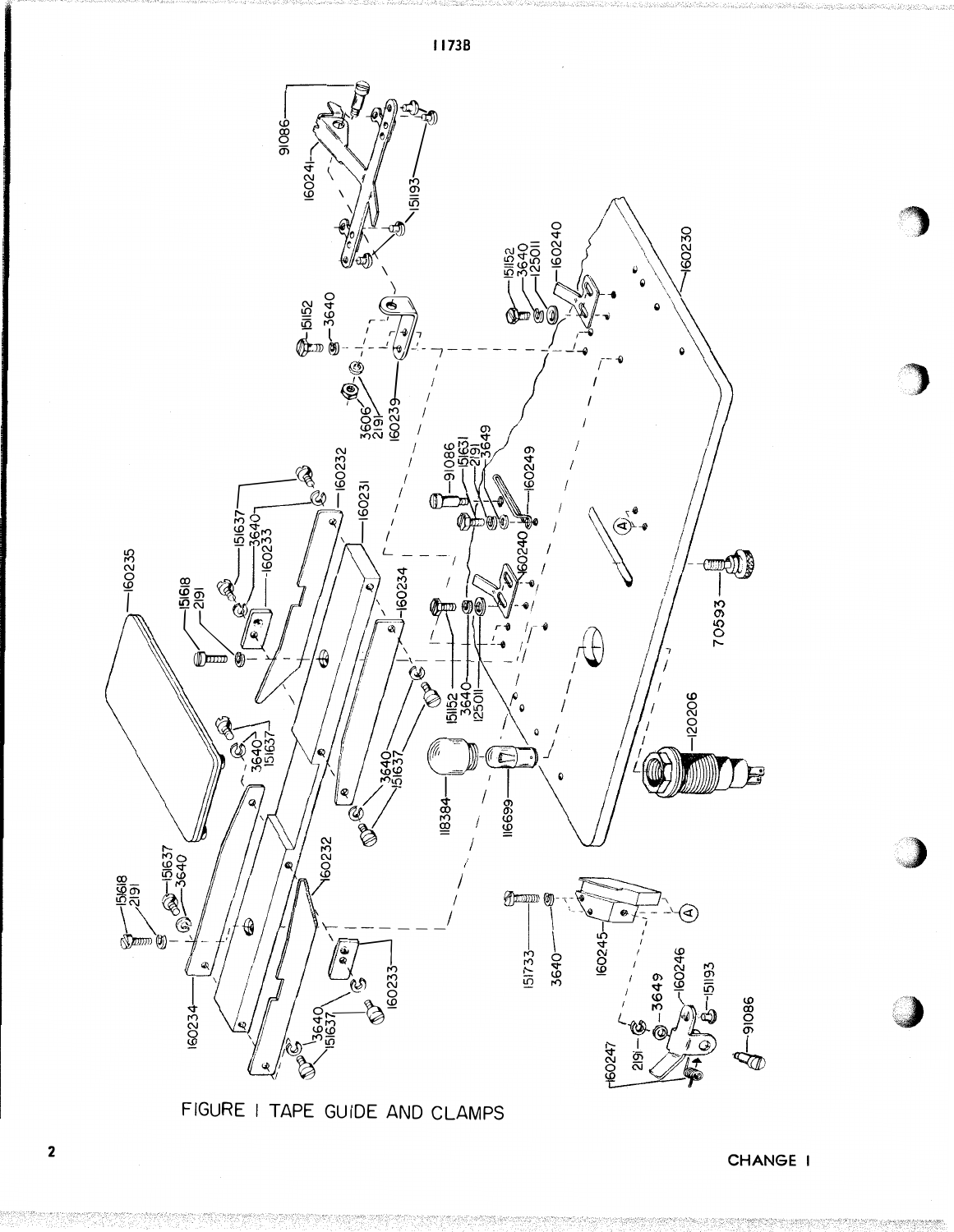## NUMERICAL INDEX - FIGURE 1

| Part   |                                       |
|--------|---------------------------------------|
| Number | Description                           |
|        |                                       |
| 2191   | Washer, Lock                          |
| 3606   | Nut (6-40 Hex)                        |
| 3640   | Washer, Lock                          |
| 3649   | Washer, Flat                          |
| 70593  | Screw, Thumb (6-40)                   |
| 91086  | Screw, Shoulder (6-40)                |
| 116699 | Lamp, Neon                            |
| 118384 | Lens, Indicator                       |
| 120206 | Socket, Lamp                          |
| 125011 | Washer, Flat                          |
| 151152 | Screw $(4-40 \times 3/16$ Hex)        |
| 151193 | <b>Bumper</b>                         |
| 151618 | Screw $(6-40 \times 7/16$ Fil)        |
| 151631 | Screw $(6-40 \times 5/16$ Hex)        |
| 151637 | Screw $(4-40 \times 1/4 \text{ Fil})$ |
| 151733 | Screw $(4-40 \times 9/16$ Fil)        |
| 160230 | Plate, Mounting                       |
| 160231 | Block, Guide                          |
| 160232 | Trimmer, Tape                         |
| 160233 | Clamp                                 |
| 160234 | Plate, Guide                          |
| 160235 | Plate W/Studs and Pad                 |
| 160239 | Bracket                               |
| 160240 | Spring, Tape Clamp                    |
| 160241 | Lever W/Springs, Tape Holder          |
| 160245 | <b>Block, Tape Clamp</b>              |
| 160246 | Lever, Tape Clamp                     |
| 160247 | Spring                                |
| 160249 | Guide, Tape                           |

€

3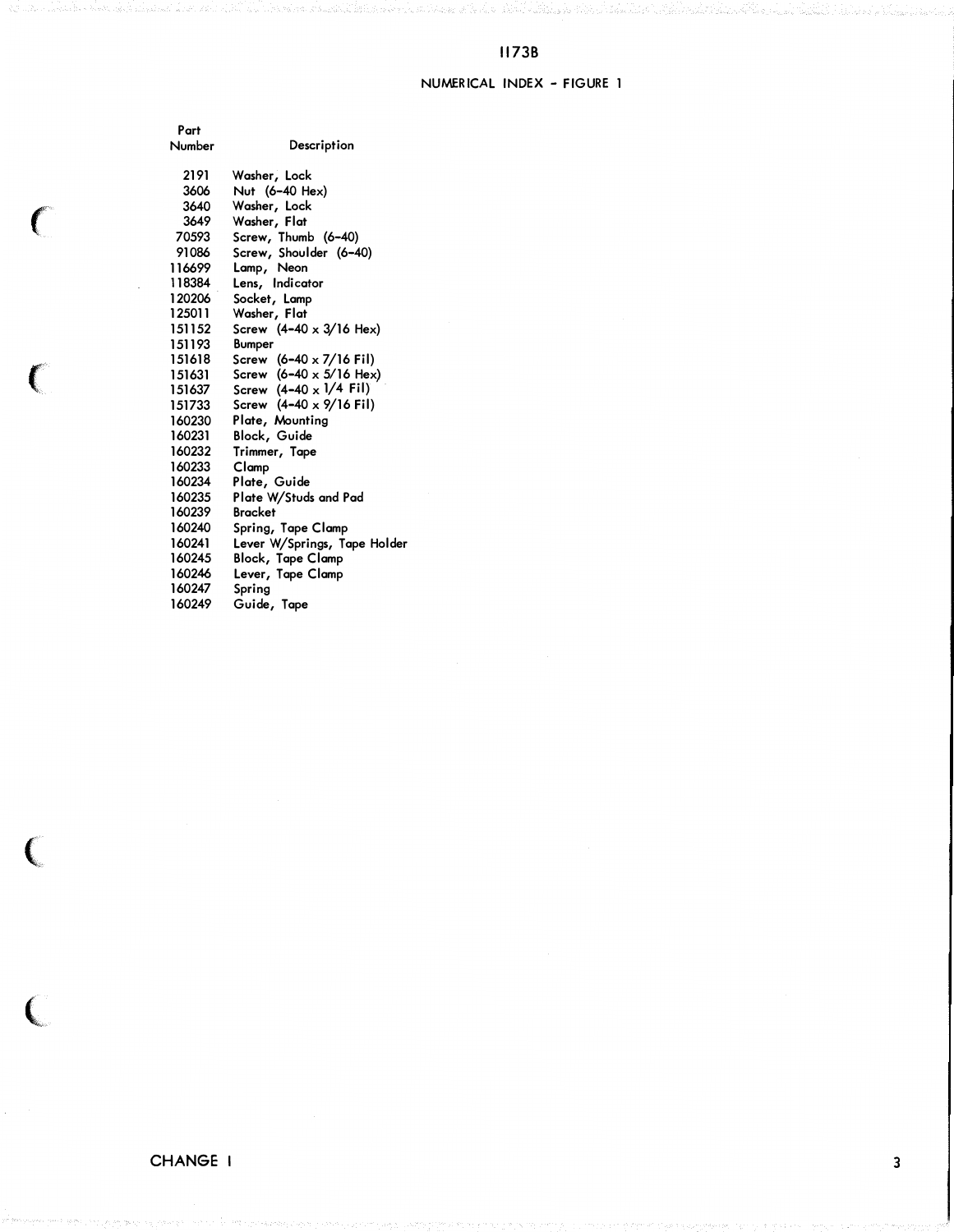

FIGURE 2. CUTTER MECHANISM AND CABLE

**II73B** 

 $\overline{\phantom{a}}$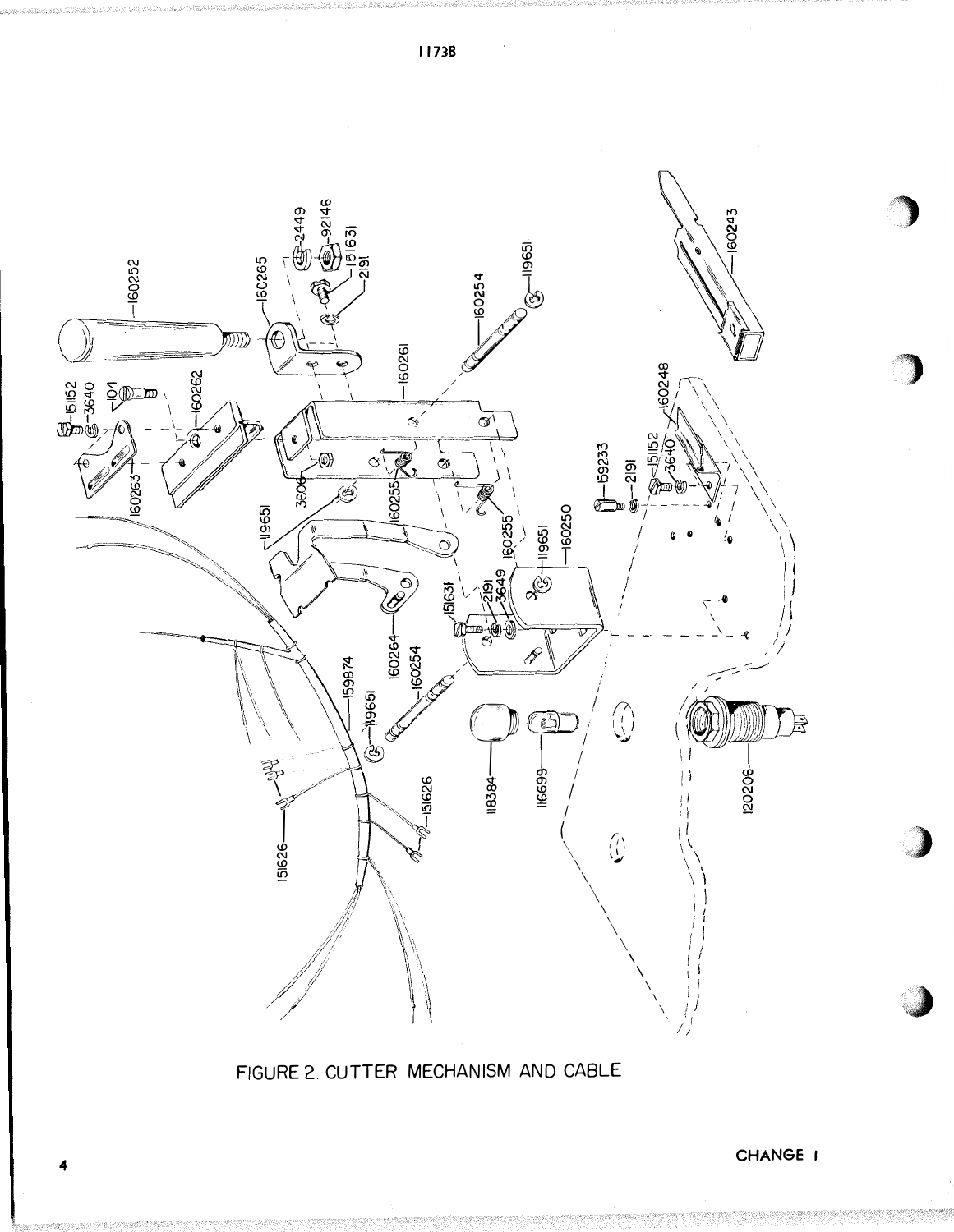#### NUMERICAL INDEX - FIGURE 2

| rart   |                                |
|--------|--------------------------------|
| Number | Description                    |
| 1041   | Screw, Shoulder (6–40)         |
| 2191   | Washer, Lock                   |
| 2449   | Washer, Lock                   |
| 3606   | Nut (6-40 Hex)                 |
| 3640   | Washer, Lock                   |
| 3649   | Washer, Flat                   |
| 92146  | Nut (1/4-20 Hex)               |
| 116699 | Lamp, Neon                     |
| 118384 | Lens, Indicator                |
| 119651 | Ring, Retaining                |
| 120206 | Socket, Lamp                   |
| 151152 | Screw $(4-40 \times 3/16$ Hex) |
| 151626 | Terminal                       |
| 151631 | Screw $(6-40 \times 5/16$ Hex) |
| 159233 | Stud                           |
| 159874 | Cable Assembly                 |
| 160243 | Injector W/Blades, Razor Blade |
| 160248 | Clip, Spring                   |
| 160250 | Bracket W/Stud                 |
| 160252 | Handle                         |
| 160254 | Shaft                          |
| 160255 | Spring                         |
| 160261 | Bracket, Cutter                |
| 160262 | Retainer, Cutter               |
| 160263 | Spring                         |
| 160264 | Guard W/Post, Cutter           |
| 160265 | <b>Bracket</b>                 |
|        |                                |

 $\big($ 

 $\epsilon$ 

(

 $\epsilon$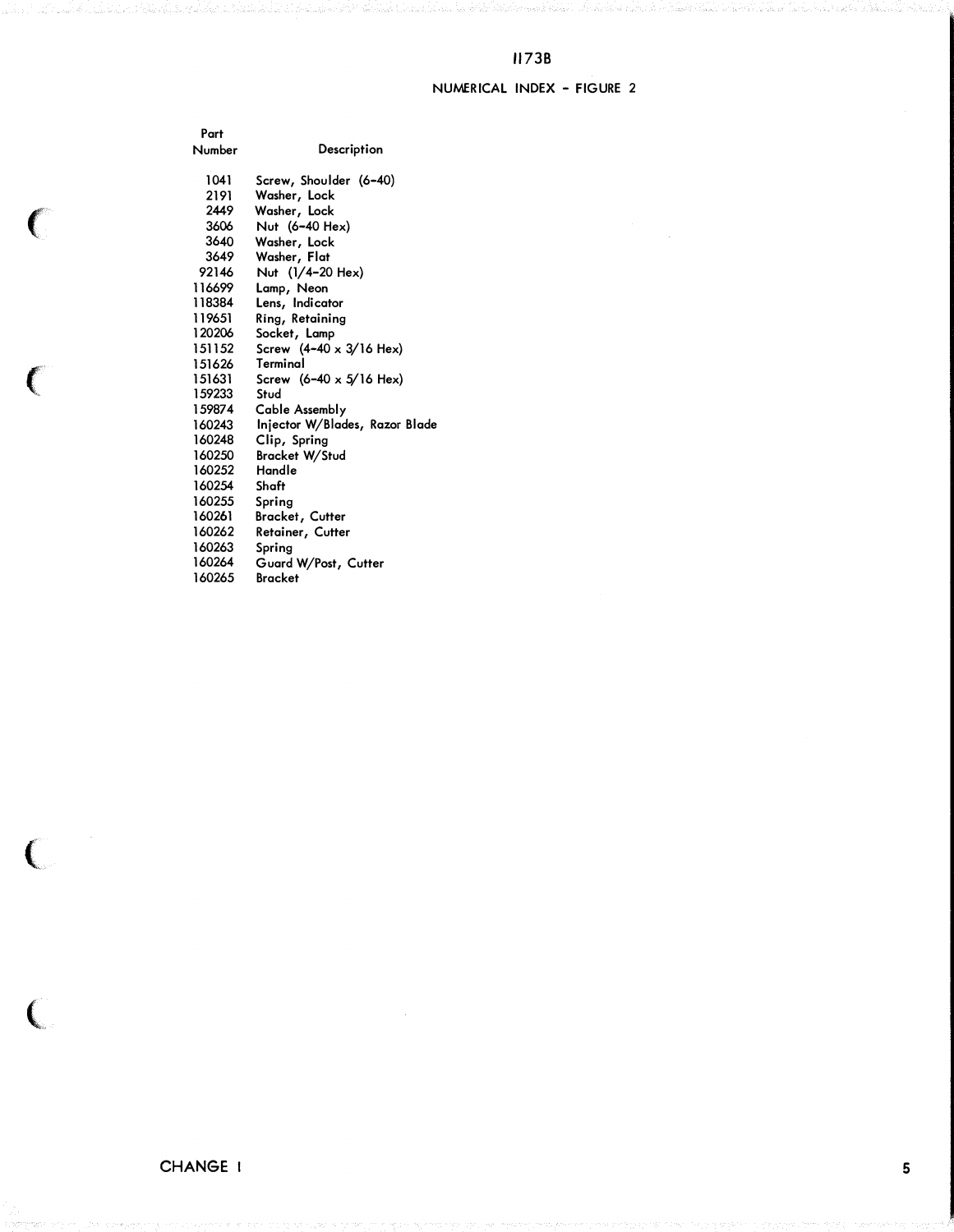

FIGURE 3. HEATER MECHANISM AND TAPE RETAINER

 $\boldsymbol{6}$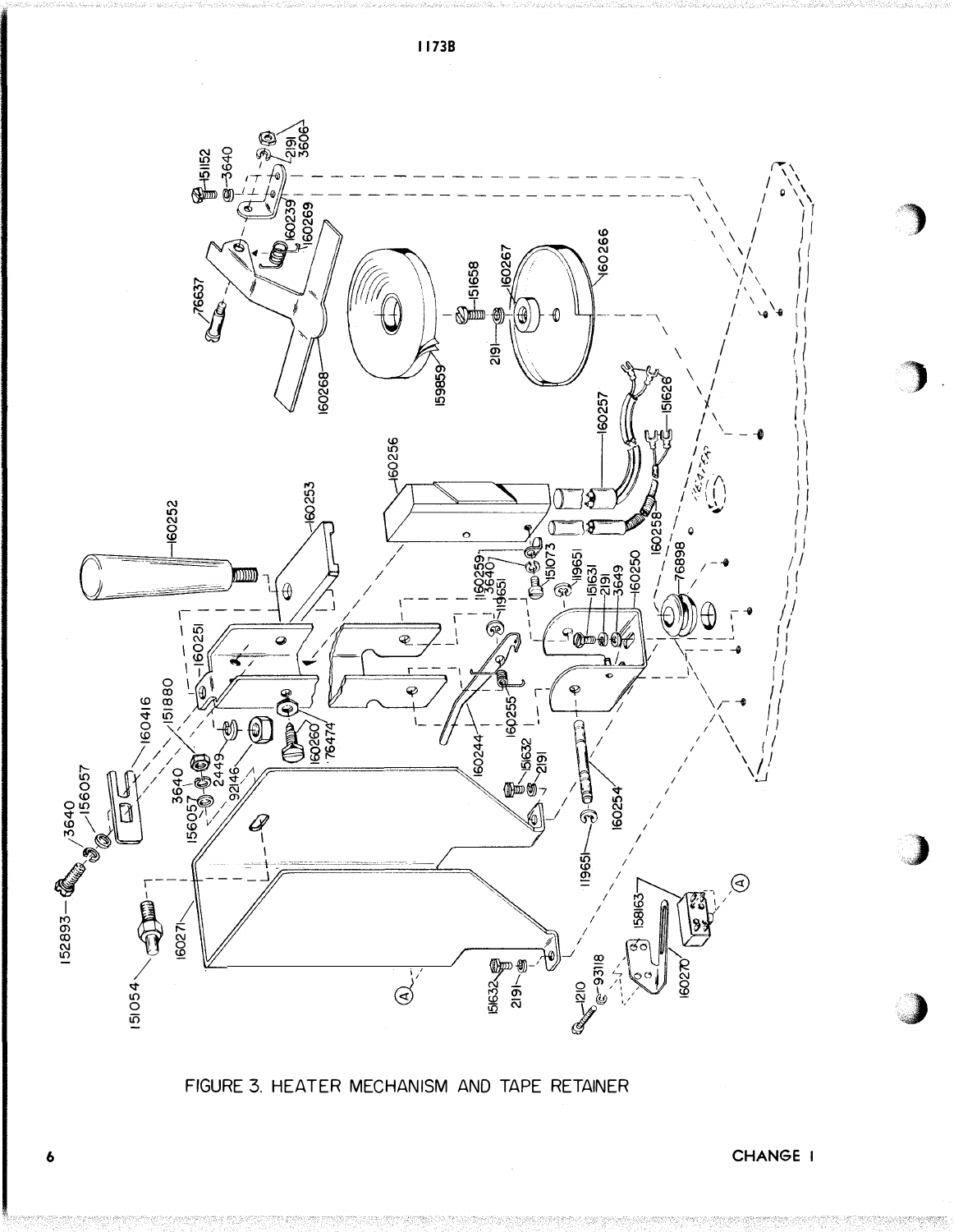#### NUMERICAL INDEX - FIGURE 3

| Part   |                                |
|--------|--------------------------------|
| Number | Description                    |
|        |                                |
| 1210   | Screw $(2-56 \times 5/8)$ Fil) |
| 2191   | Washer, Lock                   |
| 2449   | Washer, Lock                   |
| 3606   | Nut (6-40 Hex)                 |
| 3640   | Washer, Lock                   |
| 3649   | Washer, Flat                   |
| 76474  | Nut (10-32 Hex)                |
| 76637  | Screw, Shoulder (6-40)         |
| 76898  | Grommet                        |
| 92146  | Nut (1/4-20 Hex)               |
| 93118  | Washer, Lock                   |
| 119651 | Ring, Retaining                |
| 151054 | Stud (4-40)                    |
| 151073 | Screw $(4-40 \times 5/32$ Fil) |
| 151152 | Screw $(4-40 \times 3/16$ Hex) |
| 151626 | Terminal                       |
| 151631 | Screw $(6-40 \times 5/16$ Hex) |
| 151632 | Screw (6-40 $\times$ 3/8 Hex)  |
| 151658 | Screw $(6-40 \times 5/16$ Fil) |
| 151880 | Nut (4-40 Hex)                 |
| 152893 | Screw $(4-40 \times 1/4$ Hex)  |
| 156057 | Washer, Flat                   |
| 158163 | Switch, Sensitive              |
| 159859 | Roll, Heat Sensitive Tape      |
| 160239 | Bracket                        |
| 160244 | Lever, Switch                  |
| 160250 | Bracket W/Stud                 |
| 160251 | Bracket, Heater                |
| 160252 | Handle                         |
| 160253 | Plate, Shield                  |
| 160254 | Shaft                          |
| 160255 | Spring                         |
| 160256 | Block, Heater                  |
| 160257 | Heater W/Terminals, Cartridge  |
| 160258 | Thermoswitch W/Terminals       |
| 160259 | Bracket                        |
| 160260 | Screw, Pivot                   |
| 160266 | Retainer, Tape                 |
| 160267 | Core, Retaining                |
| 160268 | Lever, Tape Spool              |
| 160269 | Spring                         |
| 160270 | Actuator, Switch               |
| 160271 | Shield, Heater                 |
| 160416 | Plate, Stop                    |

 $\epsilon$ 

C

 $\big($ 

 $\ell$  $\blacksquare$ 

CHANGE I

7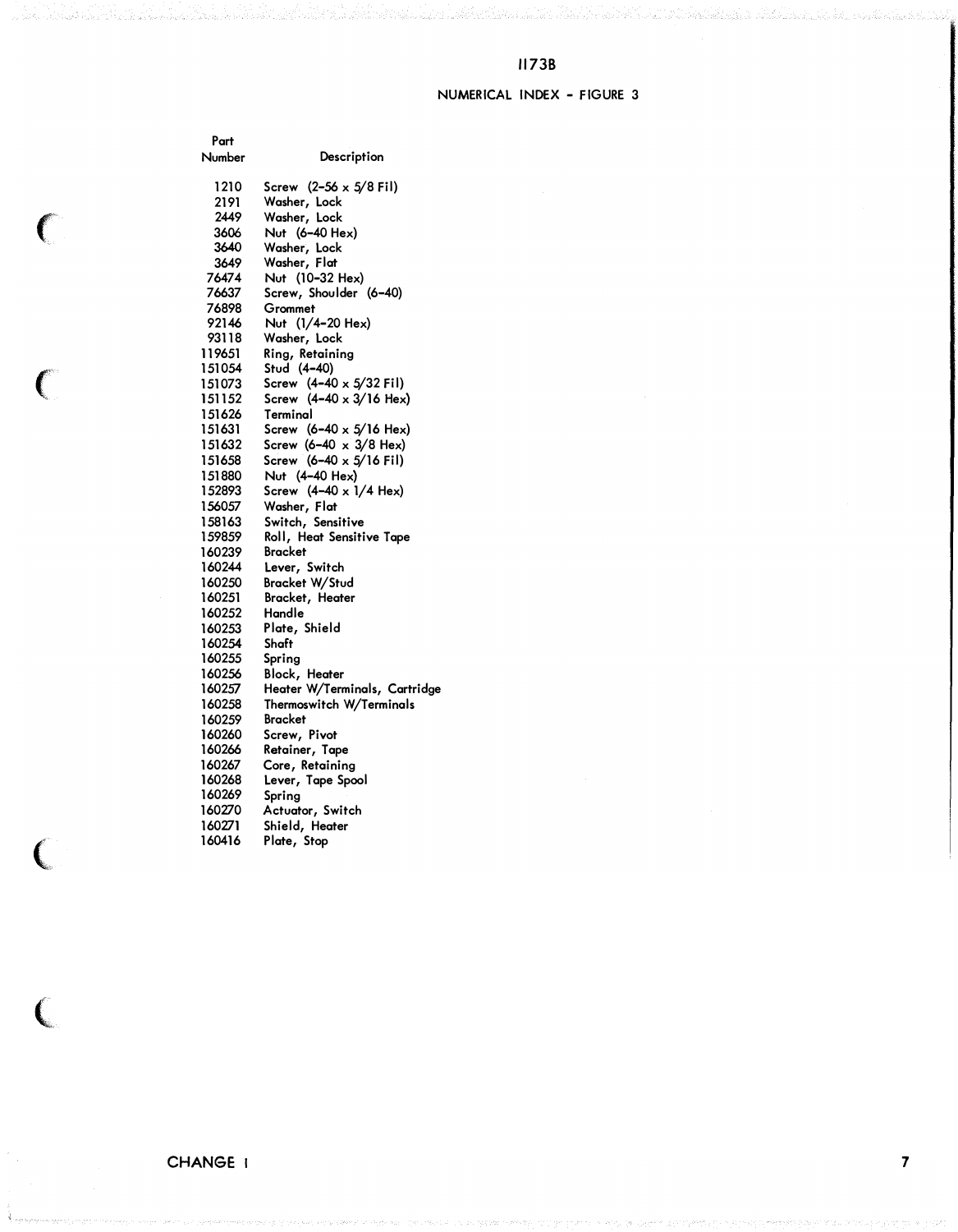

FIGURE 4. DELAY RELAY AND MOUNTING PARTS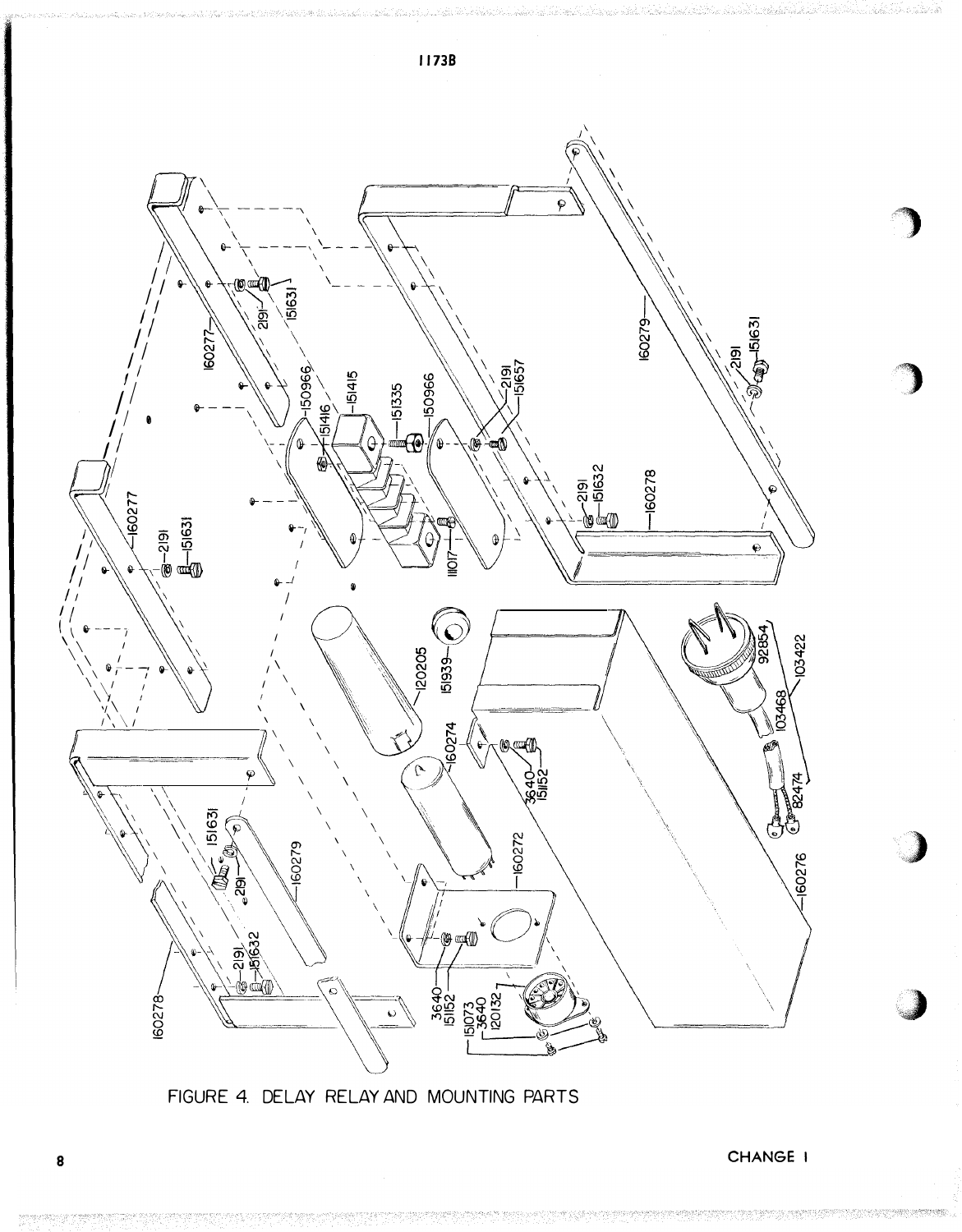#### NUMERICAL INDEX - FIGURE 4

| Part   |                                       |
|--------|---------------------------------------|
| Number | Description                           |
| 2191   | Washer, Lock                          |
| 3640   | Washer, Lock                          |
| 82474  | Terminal                              |
| 92854  | Plug                                  |
| 103422 | Cord Assembly                         |
| 103468 | Cord W/Terminals                      |
| 111017 | Screw $(6-40 \times 5/16$ Fil)        |
| 120132 | Socket, Tube                          |
| 120205 | Shield, Tube                          |
| 150966 | Plate, Insulating                     |
| 151073 | Screw $(4-40 \times 5/32$ Fil)        |
| 151152 | Screw $(4-40 \times 3/16$ Hex)        |
| 151335 | Stud                                  |
| 151415 | Block, Terminal                       |
| 151416 | Nut (6-40 Hex)                        |
| 151631 | Screw $(6-40 \times 5/16$ Hex)        |
| 151632 | Screw $(6-40 \times 3/8$ Hex)         |
| 151657 | Screw $(6-40 \times 1/4 \text{ Fil})$ |
| 151939 | Grommet                               |
| 160272 | Bracket                               |
| 160274 | Relay, Thermostatic                   |
| 160276 | Cover                                 |
| 160277 | Strip, Support                        |
| 160278 | Bracket, Mounting                     |
| 160279 | Strip, Mounting                       |

 $\epsilon$ 

 $\epsilon$ 

(

 $\big($